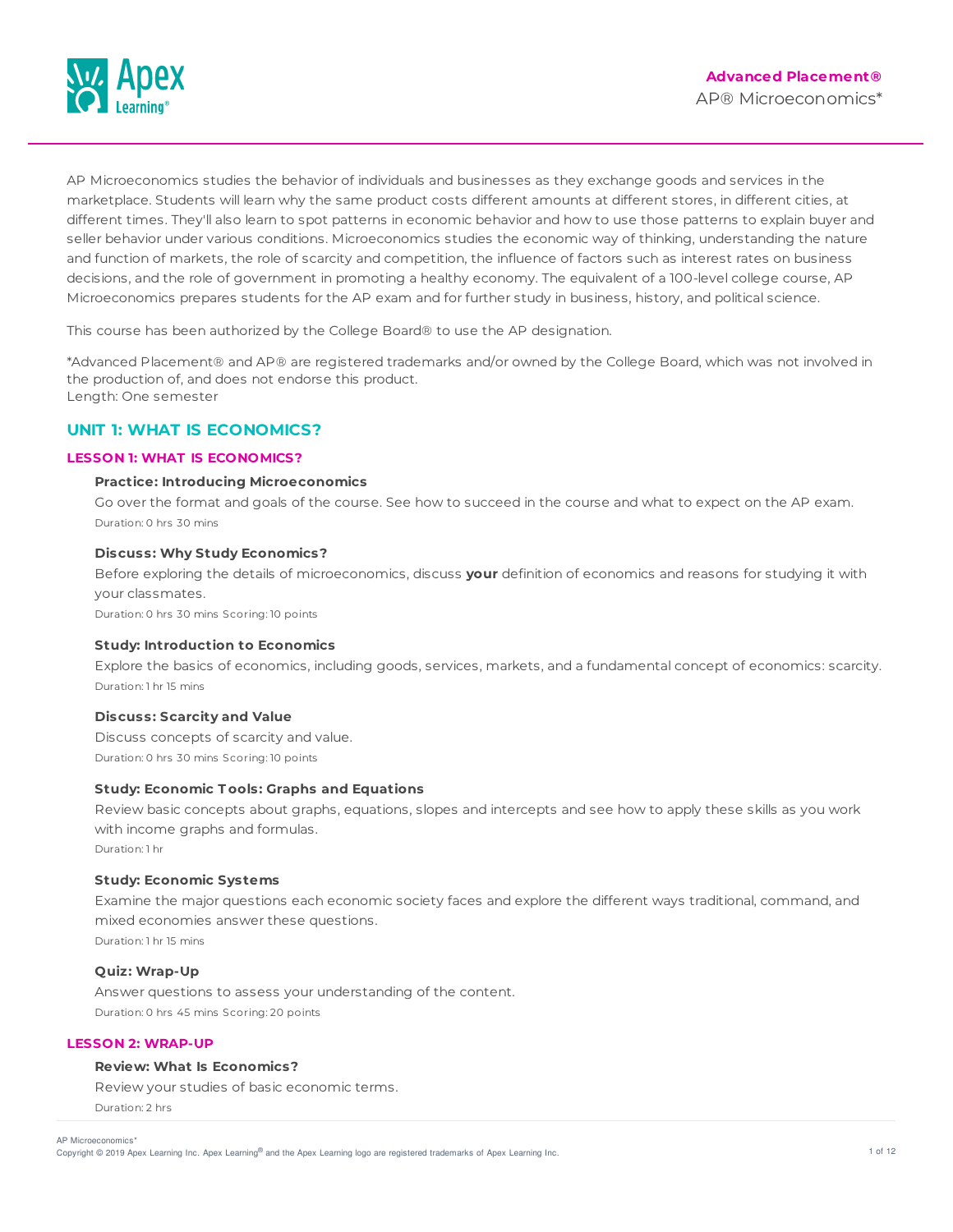### **Practice: What is Economics?**

Using common economic terms, complete a crossword puzzle. Duration: 0 hrs 30 mins

### **Discuss: Cram Session**

Discuss economic terms and other areas about which you are unclear. Duration: 0 hrs 30 mins Scoring: 10 points

### **T est (CS): What Is Economics?**

Duration: 0 hrs 40 mins Scoring: 90 points

#### **T est (T S): What Is Economics?**

Duration: 0 hrs 20 mins Scoring: 45 points

# **UNIT 2: BASIC ECONOMIC CONCEPTS**

### **LESSON 1: COST S, BENEFIT S, AND PPF**

# **Study: Costs and Benefits**

Examine definitions of costs and benefits and the idea of self-interest. Analyze decision alternatives by considering the opportunity costs.

Duration: 1 hr 15 mins

# **Discuss: Weighing Costs and Benefits**

Discuss how you would weigh costs and benefits in various situations. Duration: 0 hrs 30 mins Scoring: 10 points

### **Study: Production Possibilities Frontier**

See how economists use a Production Possibilities Frontier (PPF) graph to analyze the opportunity costs of a decision. Duration: 1 hr 30 mins

# **Practice: Investigate the PPF**

Investigate the PPF curve and factors that affect it. Duration: 0 hrs 30 mins Scoring: 20 points

### **Practice: Apply Concepts of Basic Economics**

Use the tools of the PPF and marginal analysis to answer questions about production, cost, trade, and value. Duration: 1 hr Scoring: 60 points

#### **Quiz: Wrap-Up**

Answer questions to assess your understanding of the content. Duration: 0 hrs 45 mins Scoring: 20 points

### **LESSON 2: PRODUCT ION AND T RADE**

### **Study: Individual Production and T rade**

Look at issues related to specialization and trade. Explore the use absolute advantage and comparative advantage to rank producers' ability to produce goods. Duration: 1 hr 30 mins

### **Practice: Investigate Absolute and Comparative Advantage**

Practice calculating comparative and absolute advantage. Duration: 0 hrs 30 mins Scoring: 20 points

### **Discuss: Comparative Advantage**

Answer a classmate's question about comparative advantage, and pose a question for another classmate. Duration: 0 hrs 30 mins Scoring: 10 points

### **Study: National Production and T rade**

Look at the PPF for an entire economy and examine the issues related to trade between countries. Duration: 1 hr 30 mins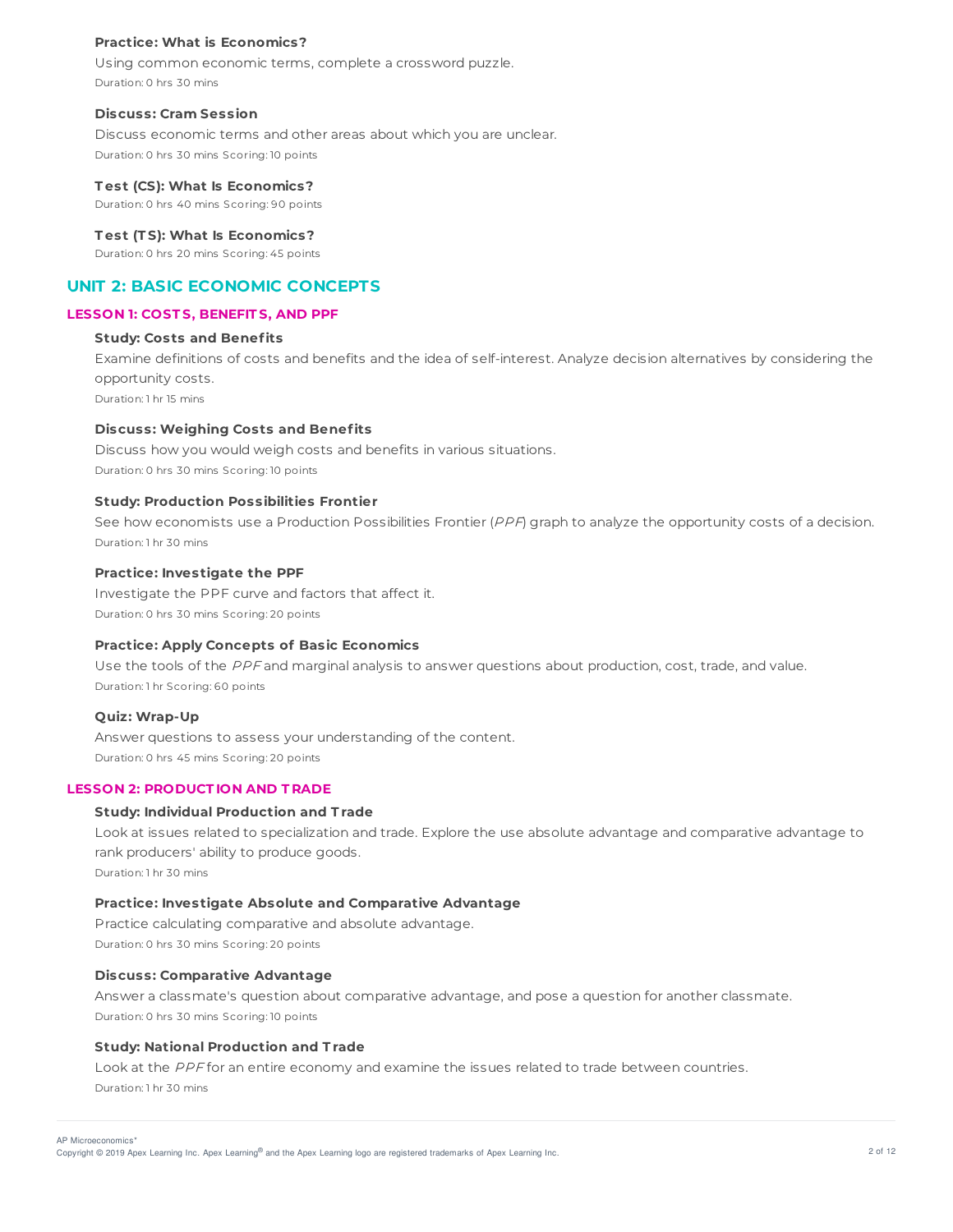### **Practice: Apply Concepts of Production and T rade**

Apply the concepts of comparative advantage and specialization to questions about individual and national production. Duration: 1 hr Scoring: 60 points

### **Quiz: Wrap-Up**

Answer questions to assess your understanding of the content. Duration: 0 hrs 45 mins Scoring: 15 points

### **LESSON 3: T HE SCIENT IFIC T OOLS OF ECONOMICS**

# **Study: T he Scientific Method**

See how economists, and other scientists, develop theories and test their ideas. Duration: 1 hr 30 mins

# **Discuss: Economics and the Scientific Method**

Discuss the particular challenges faced by economists using the scientific method. Duration: 0 hrs 30 mins Scoring: 10 points

### **Study: T heories and Models**

Explore the various ways ideas can be represented as models. Look at four types of models: verbal, numeric, graphic, and algebraic.

Duration: 1 hr 15 mins

# **Quiz: Wrap-Up**

Answer questions to assess your understanding of the content. Duration: 0 hrs 45 mins Scoring: 10 points

### **LESSON 4: WRAP-UP**

# **Review: Basic Economic Concepts**

Review your studies of basic economic concepts. Duration: 2 hrs

### **Practice: Basic Economic Concepts**

Using common economic terms and concepts, complete a crossword puzzle. Duration: 0 hrs 30 mins

# **Discuss: Cram Session**

Discuss basic economic concepts and areas about which you are unclear. Duration: 0 hrs 30 mins Scoring: 10 points

### **T est (CS): Basic Economic Concepts**

Duration: 0 hrs 40 mins Scoring: 90 points

# **T est (T S): Basic Economic Concepts**

Duration: 0 hrs 20 mins Scoring: 45 points

# **UNIT 3: DEMAND, SUPPLY, ELASTICITY, AND CONSUMER CHOICE**

### **LESSON 1: DEMAND**

### **Study: Demand**

Explore the basics of consumer demand, and see how to make a demand curve. Duration: 1 hr

# **Practice: Investigate Demand**

Practice using demand schedules and demand curves. Duration: 0 hrs 30 mins Scoring: 20 points

### **Study: Determinants of Demand**

See what affects consumer demand and how those effects are shown on a graph. Duration: 1 hr 15 mins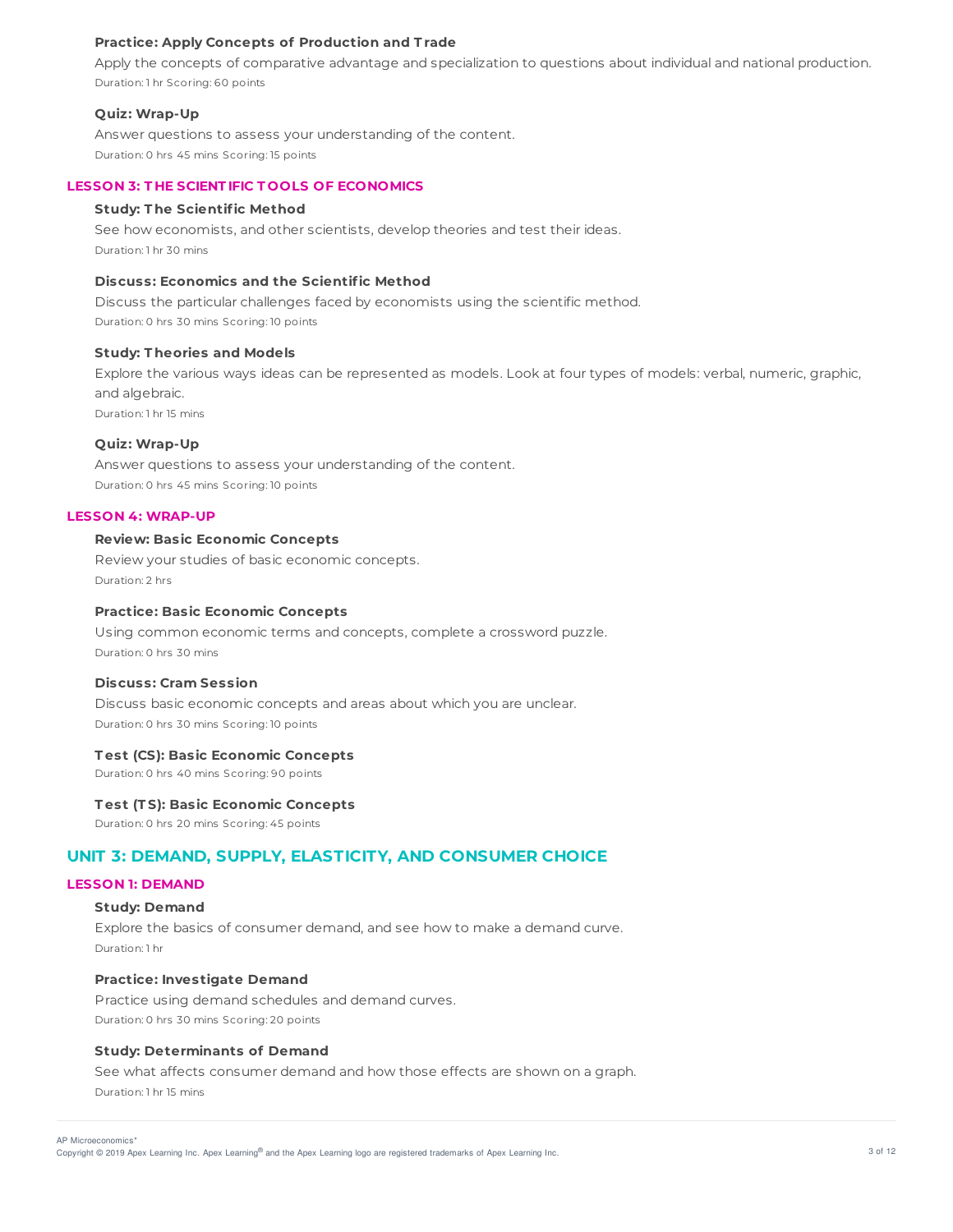# **Practice: Investigate Shif ts of Demand Curves**

Practice shifting demand curves. Duration: 0 hrs 30 mins Scoring: 20 points

### **Practice: Apply Concepts of Demand and Shif ts of Demand Curves**

Answer questions on demand and the determinants of demand. Duration: 1 hr Scoring: 60 points

### **Quiz: Wrap-Up**

Answer questions to assess your understanding of the content. Duration: 0 hrs 45 mins Scoring: 10 points

# **LESSON 2: SUPPLY**

# **Study: Supply**

Examine supply curves, and see how to make a supply curve. Duration: 1 hr 15 mins

# **Practice: Investigate Supply**

Practice using supply schedules and supply curves. Duration: 0 hrs 30 mins Scoring: 20 points

### **Study: Determinants of Supply**

See what affects suppliers' decisions to make and sell a good or service and how to show the effects graphically. Duration: 1 hr 15 mins

# **Discuss: Another Determinant of Supply?**

Explain your opinion about a possible addition to the list of determinants of supply—the number of suppliers in the market.

Duration: 0 hrs 30 mins Scoring: 10 points

# **Practice: Investigate Shif ts of Supply Curves**

Investigate how to shift supply curves. Duration: 0 hrs 30 mins Scoring: 20 points

# **Practice: Apply Concepts of Supply and Shif ts of Supply Curves**

Answer questions on supply and the determinants of supply. Duration: 1 hr Scoring: 60 points

### **Quiz: Wrap-Up**

Answer questions to assess your understanding of the content. Duration: 0 hrs 45 mins Scoring: 10 points

# **LESSON 3: MARKET EQUILIBRIUM AND PRICE DET ERMINAT ION**

#### **Study: Market Equilibrium**

Look at supply and demand curves together, and explore the concept of market equilibrium. Duration: 1 hr 15 mins

# **Practice: Investigate Market Equilibrium**

Practice finding and indicating market equilibrium. Duration: 0 hrs 30 mins Scoring: 20 points

# **Study: Changes in Equilibrium**

See how changes in supply and demand affect market equilibrium, and investigate price floors and price ceilings. Duration: 1 hr 30 mins

# **Practice: Investigate Changes in Equilibrium**

Practice shifting supply and demand curves, and notice how the shifts affect market equilibrium. Duration: 0 hrs 30 mins Scoring: 20 points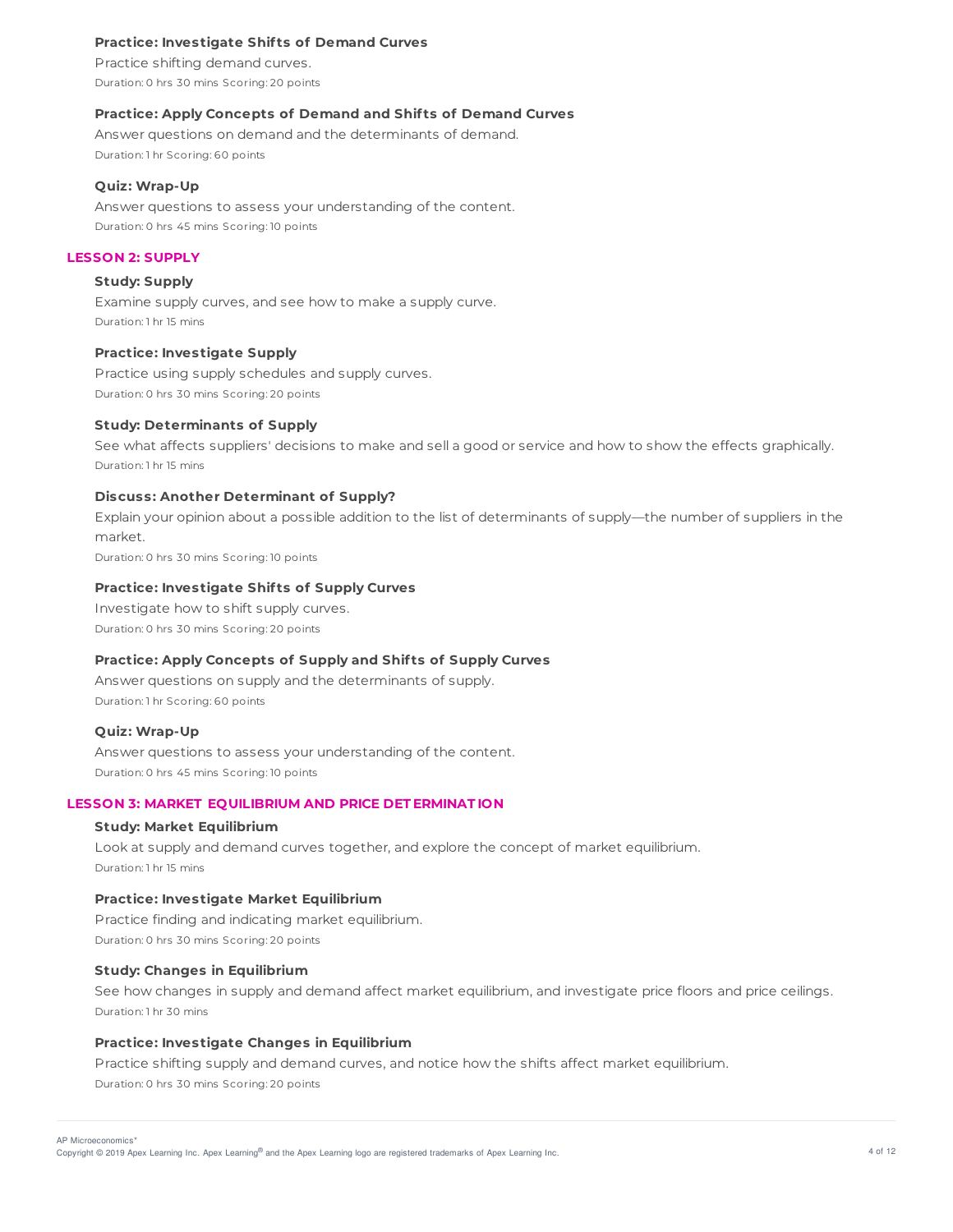# **Practice: Apply Concepts of Market Equilibrium**

Answer questions about market equilibrium, focusing on issues of price floors and ceilings and the adjustment to equilibrium.

Duration: 1 hr Scoring: 60 points

#### **Quiz: Wrap-Up**

Answer questions to assess your understanding of the content. Duration: 0 hrs 45 mins Scoring: 10 points

# **LESSON 4: ELAST ICIT Y AND CONSUMER CHOICE**

# **Study: Price Elasticity of Demand**

See how to measure consumer sensitivity to price changes. Duration: 1 hr 30 mins

### **Practice: Investigate Elasticity of Demand**

Practice shifting supply and demand curves, and notice how the shifts affect market equilibrium. Duration: 0 hrs 30 mins Scoring: 20 points

### **Study: Price Elasticity of Supply and Other Elasticities**

Examine producer sensitivity to price changes, and consumer sensitivity to income and the prices of related goods. Duration: 1 hr 15 mins

# **Practice: Investigate Elasticity of Supply and Other Elasticities**

Practice calculating price elasticity of supply, and examine income and cross-price elasticity. Duration: 0 hrs 30 mins Scoring: 20 points

#### **Practice: Apply Concepts of All Elasticities**

Answer questions about price elasticity of supply and demand, income elasticity of demand, and cross-price elasticity of demand.

Duration: 1 hr Scoring: 60 points

# **Study: Utility**

Examine the concepts behind the economic definition of consumer satisfaction. Duration: 1 hr 30 mins

#### **Practice: Investigate Utility and Consumer Surplus**

Practice using the ideas of utility, and explore consumer surplus on a graph. Duration: 0 hrs 30 mins Scoring: 20 points

# **Quiz: Wrap-Up**

Answer questions to assess your understanding of the content. Duration: 0 hrs 45 mins Scoring: 10 points

# **LESSON 5: WRAP-UP**

### **Review: Demand, Supply, Elasticity, and Consumer Choice**

Review your studies of demand, supply, elasticity, and consumer choice. Duration: 2 hrs

#### **Practice: Demand, Supply, Elasticity, and Consumer Choice**

Using common terms (referring to demand, supply, elasticity, and consumer choice) complete a crossword puzzle. Duration: 0 hrs 30 mins

### **Discuss: Cram Session**

Discuss demand, supply, elasticity, and consumer choice and any areas about which you are unclear. Duration: 0 hrs 30 mins Scoring: 10 points

#### **T est (CS): Demand, Supply, Elasticity, and Consumer Choice**

Duration: 0 hrs 40 mins Scoring: 90 points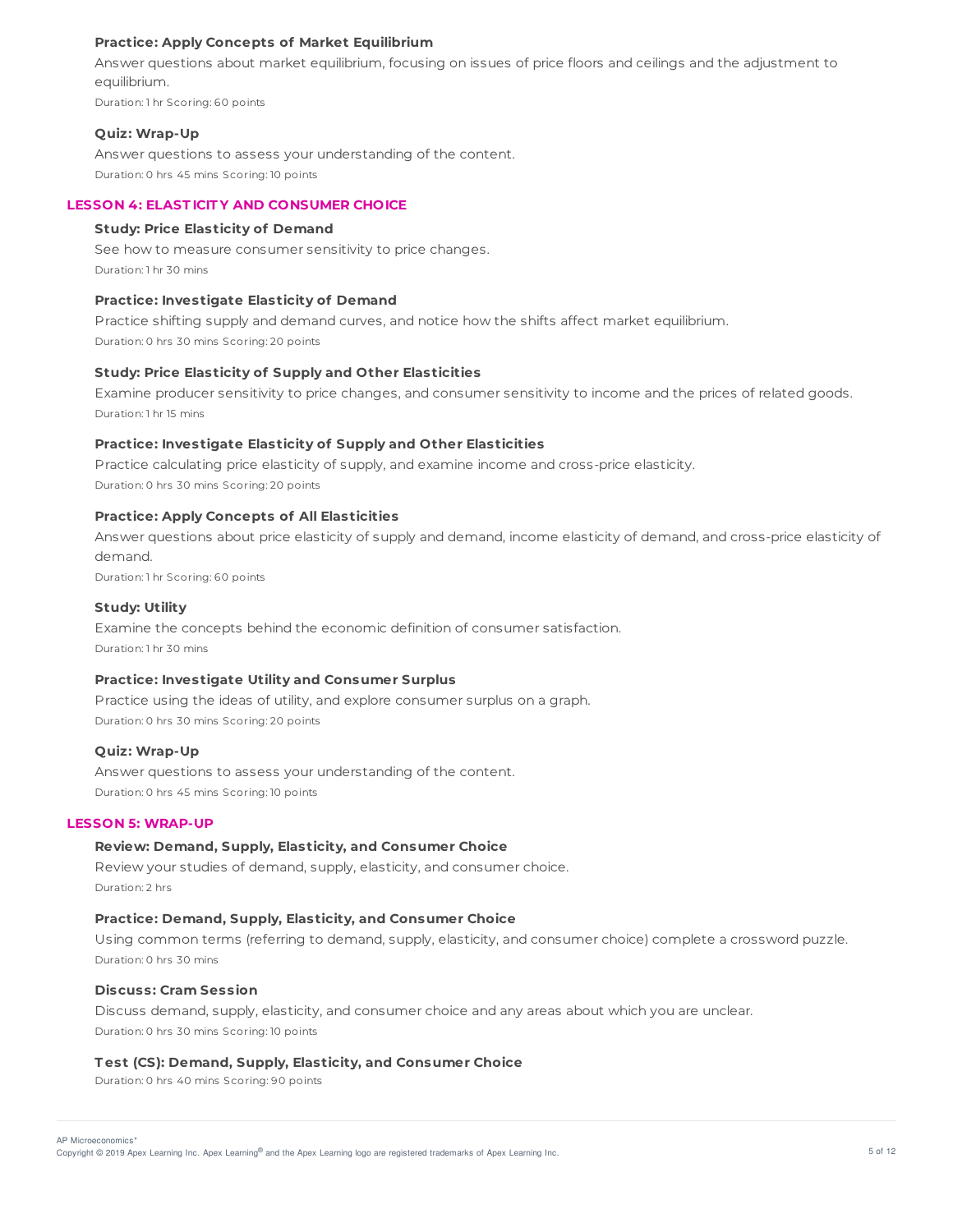Duration: 0 hrs 20 mins Scoring: 45 points

# **UNIT 4: FIRM PRODUCTION, COSTS, AND REVENUE**

# **LESSON 1: FIRM PRODUCT ION**

### **Study: Business Organization**

Examine the main types of business organizations. Duration: 1 hr 15 mins

#### **Study: Costs and Profits**

Examine the concepts behind the economic definition of costs and profits. Duration: 1 hr 15 mins

# **Discuss: Costs and Profits of Your Own Business**

Choose a type of organization for your own business and discuss issues of cost and profit. Duration: 0 hrs 30 mins Scoring: 10 points

### **Study: Production in the Short Run**

See graphs of the production of a firm when one or more inputs are fixed in size. Duration: 1 hr 30 mins

### **Practice: Investigate Production in the Short Run**

Practice creating marginal product curves, and answer questions about the production of a firm in the short run. Duration: 0 hrs 30 mins Scoring: 20 points

#### **Quiz: Wrap-Up**

Answer questions to assess your understanding of the content. Duration: 0 hrs 45 mins Scoring: 10 points

# **LESSON 2: COST S IN T HE SHORT RUN AND LONG RUN**

# **Study: Costs in the Short Run**

See graphs of the cost curves of a firm when one or more inputs are fixed in size. Duration: 1 hr 30 mins

# **Practice: Investigate Costs in the Short Run**

Practice using tables and graphs with the different short-run cost information for a firm. Duration: 0 hrs 30 mins Scoring: 20 points

# **Study: Costs in the Long Run**

Watch the short-run cost curves be enveloped by the long-run cost curve. Duration: 1 hr 30 mins

# **Practice: Investigate Costs in the Long Run**

Practice identifying economies of scale, and use short-run cost curves to create a long-run cost curve. Duration: 0 hrs 30 mins Scoring: 20 points

#### **Practice: Apply Concepts of Short-Run Costs, Long-Run Costs, and Profit**

Answer questions about the production and costs faced by a firm in the long and short run. Duration: 1 hr Scoring: 60 points

# **Quiz: Wrap-Up**

Answer questions to assess your understanding of the content. Duration: 0 hrs 45 mins Scoring: 10 points

# **LESSON 3: WRAP-UP**

# **Review: Firm Production, Costs, and Revenue**

Review your studies of production and costs. Duration: 2 hrs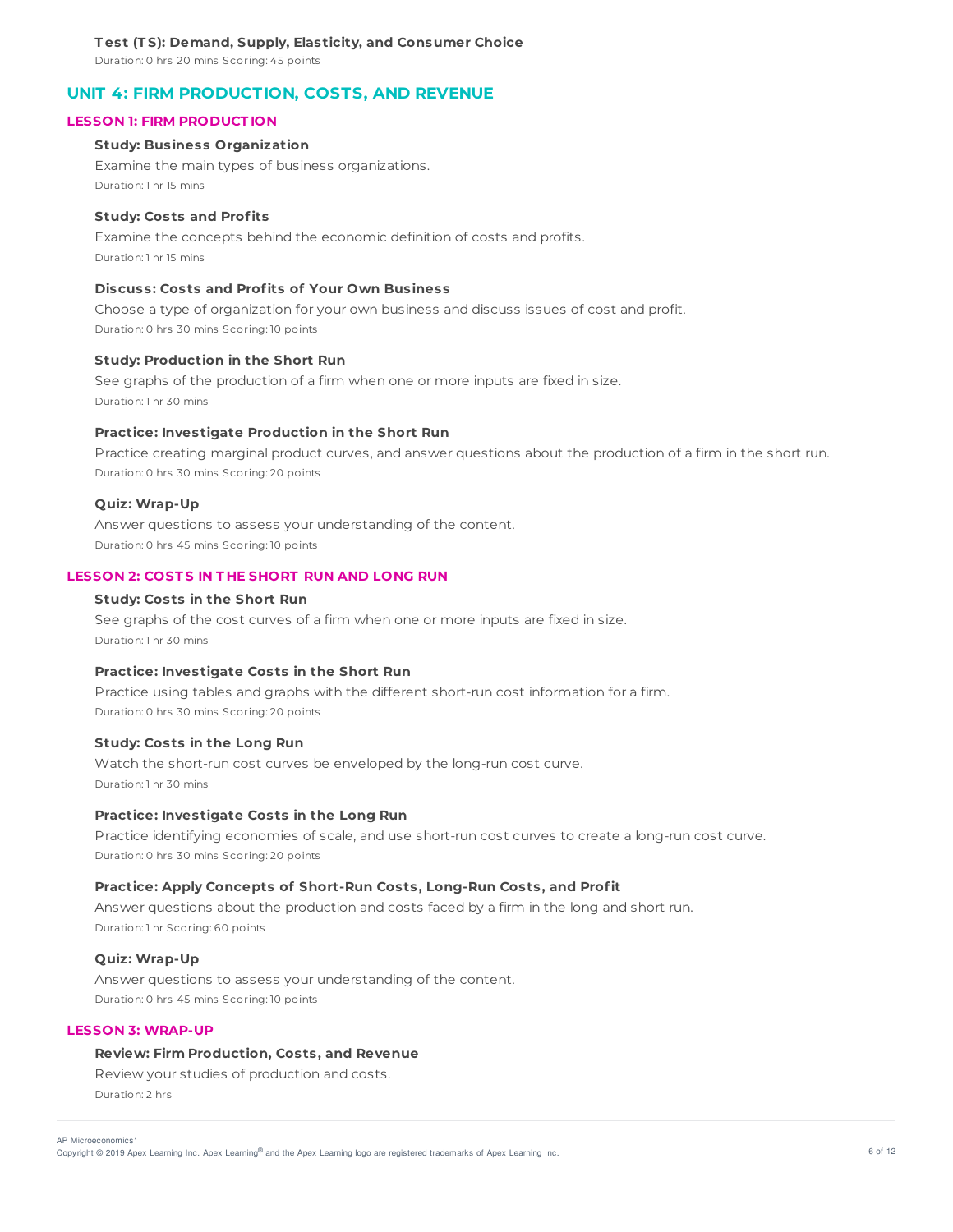# **Practice: Firm Production, Costs, and Revenue**

Using common terms (referring to production and costs) complete a crossword puzzle. Duration: 0 hrs 30 mins

### **Discuss: Cram Session**

Discuss production and costs and any areas about which you are unclear. Duration: 0 hrs 30 mins Scoring: 10 points

#### **T est (CS): Firm Production, Costs, and Revenue**

Duration: 0 hrs 40 mins Scoring: 90 points

#### **T est (T S): Firm Production, Costs, and Revenue**

Duration: 0 hrs 20 mins Scoring: 45 points

# **UNIT 5: MARKET STRUCTURE**

# **LESSON 1: PERFECT COMPET IT ION**

# **Study: Perfect Competition, Part 1**

Explore the characteristics of perfectly competitive markets. Duration: 1 hr 45 mins

# **Practice: Investigate Perfect Competition, Part 1**

Investigate the characteristics of the perfect competition market structure, and practice calculating profit maximization. Duration: 0 hrs 30 mins Scoring: 20 points

# **Study: Perfect Competition, Part 2**

Building on your knowledge of the basics, learn more about perfectly competitive markets, including the question of efficiency.

Duration: 1 hr 45 mins

# **Practice: Investigate Perfect Competition, Part 2**

Practice working with the perfect competition graphs, including the long-run situation and the issue of efficiency. Duration: 0 hrs 30 mins Scoring: 20 points

### **Practice: Apply Concepts of Perfect Competition**

Answer questions about perfect competition. Duration: 1 hr Scoring: 60 points

### **Quiz: Wrap-Up**

Answer questions to assess your understanding of the content. Duration: 0 hrs 45 mins Scoring: 10 points

### **LESSON 2: MONOPOLY AND MONOPOLIST IC COMPET IT ION**

### **Study: Monopoly**

See how to determine the profit-maximizing level of output and price the monopolist will choose, and find out about efficiency in a monopoly market. Duration: 1 hr 45 mins

#### **Practice: Investigate Monopoly**

Practice drawing marginal-revenue curves, and find the profit-maximizing level of output for a monopolist. Duration: 0 hrs 30 mins Scoring: 20 points

# **Study: Monopolies: Special Cases**

Examine the basics of price discrimination, and see which firms are natural monopolies. Duration: 1 hr 45 mins

### **Practice: Investigate Natural and Price-Discriminating Monopolies**

Investigate the cost curves of a natural monopoly, and work on profit maximization when the monopolist can price discriminate.

Duration: 0 hrs 30 mins Scoring: 20 points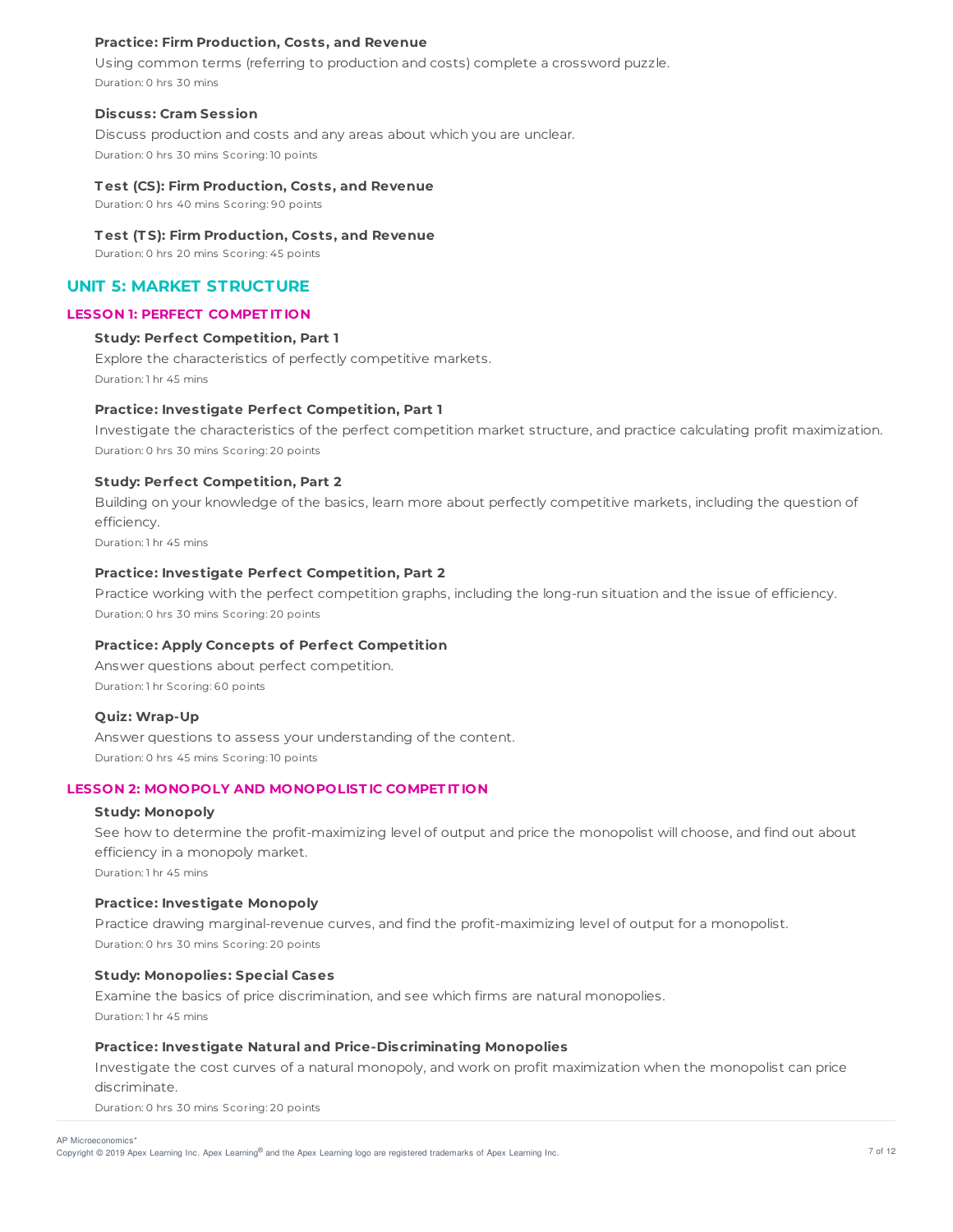# **Practice: Apply Concepts of Monopolies**

Answer questions about monopolies. Duration: 1 hr Scoring: 60 points

### **Study: Monopolistic Competition**

Examine the monopolistic competition market, and find out about product differentiation. Duration: 1 hr 45 mins

# **Practice: Investigate Monopolistic Competition**

Practice finding the profit-maximizing level of output for a monopolistic competitor, and answer questions about that market structure.

Duration: 0 hrs 30 mins Scoring: 20 points

#### **Quiz: Wrap-Up**

Answer questions to assess your understanding of the content. Duration: 0 hrs 45 mins Scoring: 10 points

### **LESSON 3: OLIGOPOLY**

### **Study: Oligopoly**

See the main characteristics of an oligopoly market, and find out about profit maximization in an oligopoly. Duration: 1 hr 15 mins

# **Practice: Investigate Oligopoly**

Answer questions about oligopolies. Duration: 0 hrs 30 mins Scoring: 20 points

#### **Study: Oligopoly Models**

Examine how to categorize the main types of oligopoly interaction. Duration: 1 hr 45 mins

# **Practice: Investigate Oligopoly Models**

While examining the different oligopoly models, practice working with graphs and tables. Duration: 0 hrs 30 mins Scoring: 20 points

# **Practice: Apply Concepts of Oligopoly and Oligopoly Models**

Answer questions about the oligopoly market structure. Duration: 1 hr Scoring: 60 points

#### **Quiz: Wrap-Up**

Answer questions to assess your understanding of the content. Duration: 0 hrs 45 mins Scoring: 10 points

# **LESSON 4: COMPARING MARKET S AND IMPERFECT COMPET IT ION**

#### **Study: Market Structures and Mergers**

See the main types of market structures, and explore the role of mergers in market structures. Duration: 1 hr 15 mins

### **Practice: Investigate the Different Market Structures**

Work with graphs showing all the market structures and investigate their similarities and differences. Duration: 0 hrs 30 mins Scoring: 20 points

#### **Study: Government and Imperfect Competition**

See what actions the government takes to limit anti-competitive practices in the market. Duration: 2 hrs

### **Discuss: Market Structures**

Discuss issues related to the main types of market structures. Duration: 0 hrs 30 mins Scoring: 10 points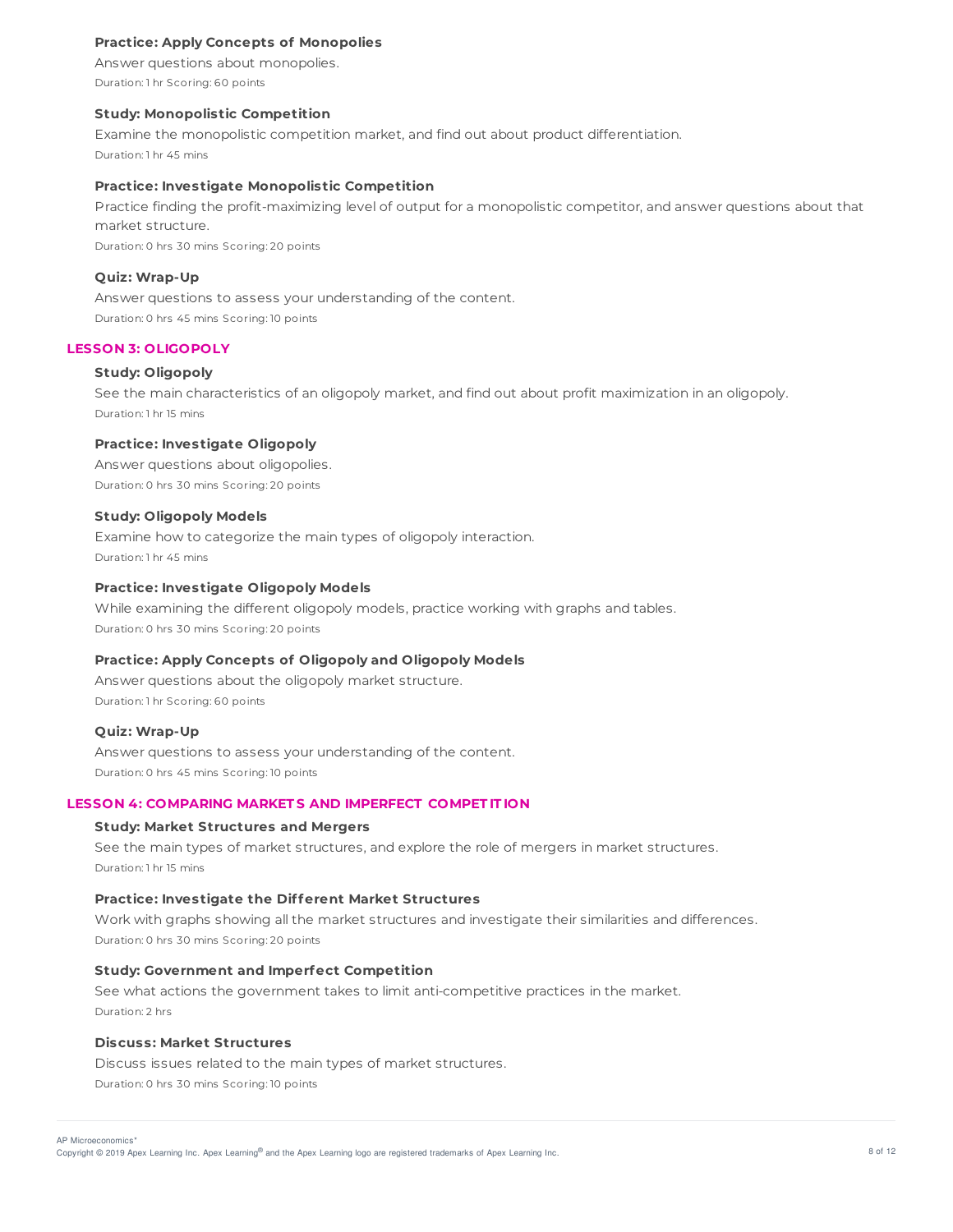### **Quiz: Wrap-Up**

Answer questions to assess your understanding of the content. Duration: 0 hrs 45 mins Scoring: 10 points

# **LESSON 5: WRAP-UP**

# **Review: Market Structure**

Review your studies of perfect competition, monopoly, and oligopoly. Duration: 3 hrs

# **Practice: Market Structure**

Using common terms (referring to market structure) complete a crossword puzzle. Duration: 0 hrs 30 mins

# **Discuss: Cram Session**

Discuss market structure and any areas about which you are unclear. Duration: 0 hrs 30 mins Scoring: 10 points

### **Discuss: You Be the T eacher!**

Make suggestions for completing a correctly answered but incomplete AP-style question about a perfectly competitive market.

Duration: 0 hrs 30 mins Scoring: 10 points

#### **T est (CS): Market Structure**

Duration: 0 hrs 40 mins Scoring: 90 points

#### **T est (T S): Market Structure**

Duration: 0 hrs 20 mins Scoring: 45 points

# **UNIT 6: FACTOR MARKETS**

# **LESSON 1: DERIVED FACT OR DEMAND**

# **Study: Factor Demand, Part 1**

Examine the derived factor demand curve. Duration: 1 hr 15 mins

# **Practice: Investigate Factor Demand**

Practice deriving a factor demand curve. Duration: 0 hrs 30 mins Scoring: 20 points

### **Study: Factor Demand, Part 2**

Explore the determinants of factor demand and the determinants of the elasticity of factor demand. Duration: 1 hr 15 mins

### **Practice: Investigate Shif ts in Factor-Demand Curves**

Draw shifts in the factor demand curve, and calculate elasticity of factor demand. Duration: 0 hrs 30 mins Scoring: 20 points

# **Practice: Apply Concepts of Factor Demand**

Answer questions on derived factor demand. Duration: 1 hr Scoring: 60 points

### **Quiz: Wrap-Up**

Answer questions to assess your understanding of the content. Duration: 0 hrs 45 mins Scoring: 10 points

# **LESSON 2: SPECIAL T OPICS IN FACT OR DEMAND**

# **Study: Labor**

See the main issues regarding the demand for labor, including labor unions and monopsonistic labor markets. Duration: 1 hr 45 mins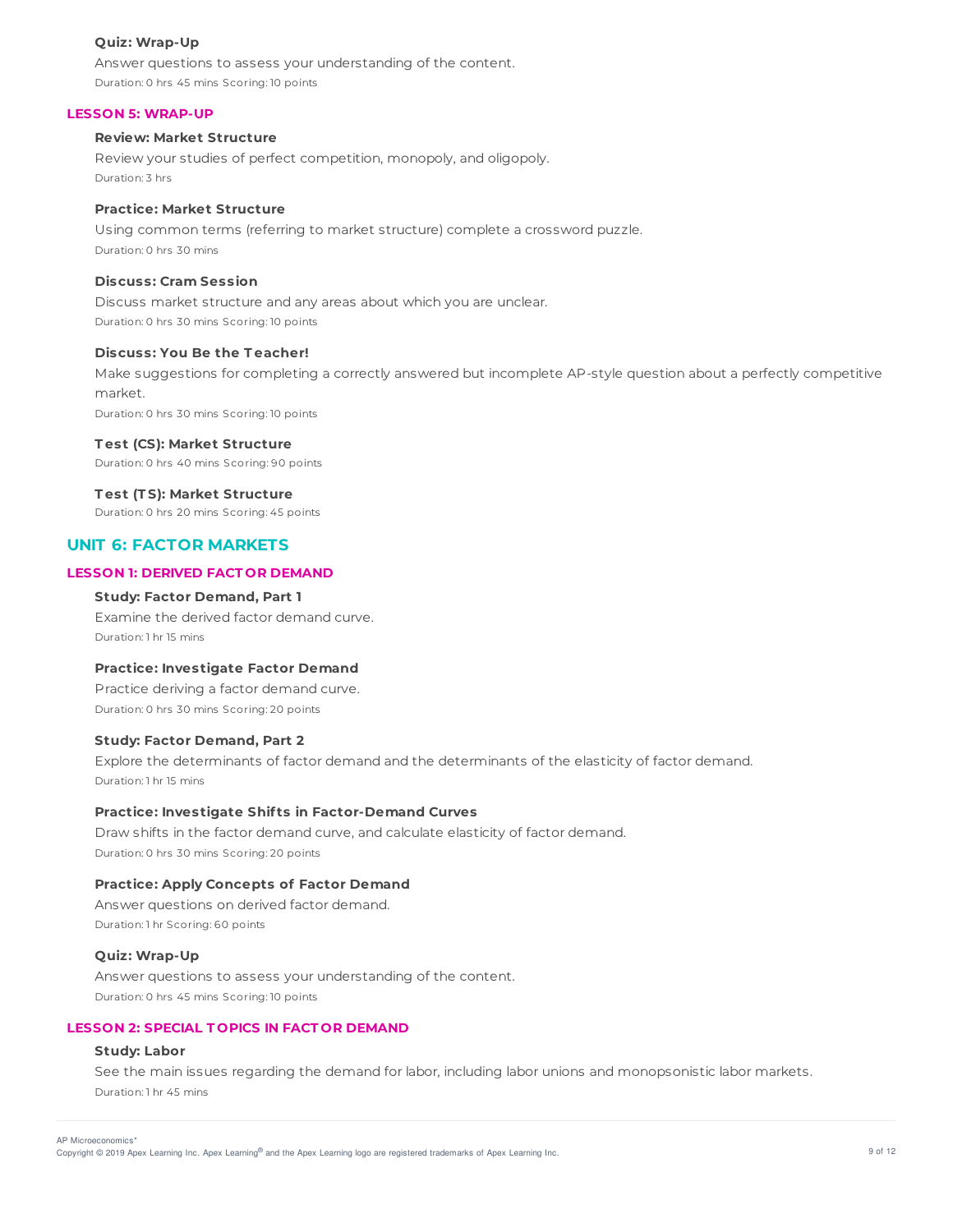# **Practice: Investigate Labor Markets**

Compare the outcomes of a regular labor market with a monopsonistic labor market, and answer questions about labor unions.

Duration: 0 hrs 30 mins Scoring: 20 points

### **Study: Rent, Interest, and Profit**

See the main issues regarding the non-labor factors of production in the factor market. Duration: 1 hr 15 mins

# **Practice: Apply Concepts of Factor Demand**

Answer questions about the demand for the factors of production. Duration: 1 hr Scoring: 60 points

#### **Quiz: Wrap-Up**

Answer questions to assess your understanding of the content. Duration: 0 hrs 45 mins Scoring: 10 points

### **LESSON 3: WRAP-UP**

# **Review: Factor Markets**

Review your studies of factor demand. Duration: 2 hrs

# **Practice: Factor Markets**

Using common terms (referring to factor markets) complete a crossword puzzle. Duration: 0 hrs 30 mins

### **Discuss: Cram Session**

Discuss factor markets and any areas about which you are unclear. Duration: 0 hrs 30 mins Scoring: 10 points

# **Discuss: You Be the T eacher!**

Make suggestions for completing a correctly answered but incomplete AP-style question about the labor market. Duration: 0 hrs 30 mins Scoring: 10 points

#### **T est (CS): Factor Markets**

Duration: 0 hrs 40 mins Scoring: 90 points

### **T est (T S): Factor Markets**

Duration: 0 hrs 20 mins Scoring: 45 points

# **UNIT 7: EFFICIENCY, EQUITY, AND THE GOVERNMENT**

### **LESSON 1: MARKET FAILURES**

# **Study: Externalities and Public Goods**

Examine externalities, such as pollution, and public goods, such as national defense. Duration: 2 hrs

### **Practice: Investigate Externalities and Public Goods**

Investigate and answer questions about the role and definition of externalities and public goods. Duration: 0 hrs 30 mins Scoring: 20 points

### **Practice: Bring T ogether Externalities and Public Goods**

Answer in-depth questions on externalities and the role of government in providing public goods. Duration: 1 hr Scoring: 60 points

# **Quiz: Wrap-Up**

Answer questions to assess your understanding of the content. Duration: 0 hrs 45 mins Scoring: 10 points

### **LESSON 2: DIST RIBUT ION OF INCOME**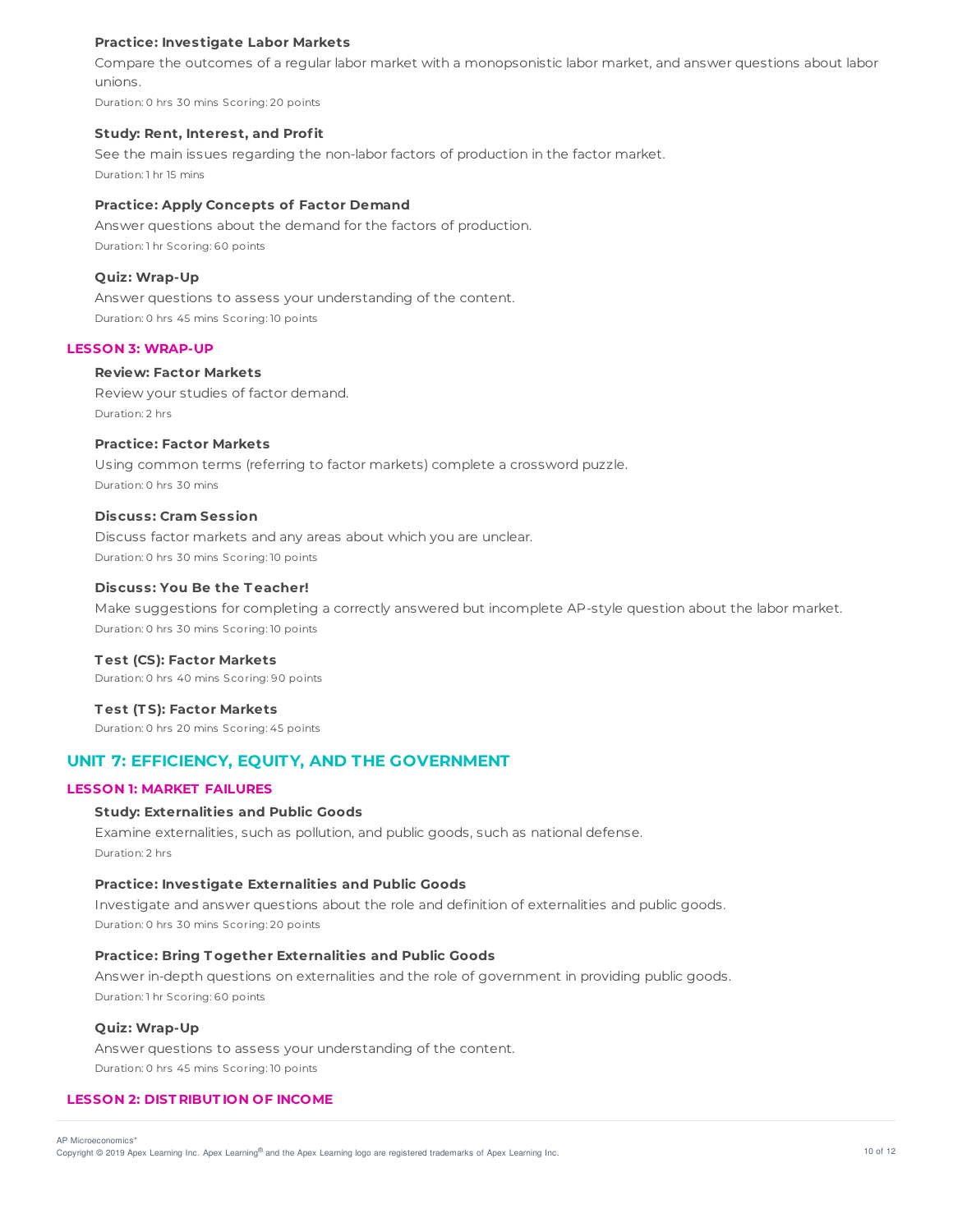# **Study: Income Distribution and T axes**

See how income is spread through the U.S. economy, and find out about the different types of taxation. Duration: 2 hrs

# **Practice: Investigate T axes and Income Distribution**

Practice working on a graph of the Lorenz curve, answer questions about the different types of taxes, and consider issues of redistribution and equity. Duration: 0 hrs 30 mins Scoring: 20 points

**Practice: Apply Concepts of T axes and Income Distribution**

Answer questions on taxes and income distribution. Duration: 1 hr Scoring: 60 points

# **Discuss: Your Opinion Counts: T he Government and the Economy**

Defend your opinions about the role of government in the economy or about the distribution of income. Duration: 0 hrs 30 mins Scoring: 10 points

# **Quiz: Wrap-Up**

Answer questions to assess your understanding of the content. Duration: 0 hrs 45 mins Scoring: 10 points

# **LESSON 3: WRAP-UP**

# **Review: Efficiency, Equity, and the Government**

Review your studies of efficiency, equity, and the government. Duration: 2 hrs

### **Practice: Efficiency, Equity, and the Government**

Using common terms (referring to efficiency, equity, and the government) complete a crossword puzzle. Duration: 0 hrs 30 mins

# **Discuss: Cram Session**

Discuss efficiency, equity, the role of government, and any areas about which you are unclear. Duration: 0 hrs 30 mins Scoring: 10 points

### **Discuss: You Be the T eacher!**

Make suggestions for completing a correctly answered but incomplete AP-style question about the labor market. Duration: 0 hrs 30 mins Scoring: 10 points

### **T est (CS): Efficiency, Equity, and the Government**

Duration: 0 hrs 40 mins Scoring: 90 points

# **T est (T S): Efficiency, Equity, and the Government**

Duration: 0 hrs 20 mins Scoring: 45 points

# **UNIT 8: PREPARING FOR THE AP EXAM**

### **LESSON 1: REVIEW AND AP EXAM PRACT ICE**

# **Study: AP Exam Preparation**

Discover some tips and hints for preparing for the AP Exam. Duration: 1 hr

# **Review: Microeconomics**

Review your studies of microeconomics in preparation for the AP Exam. Duration: 7 hrs

# **Quiz: Practice Multiple-Choice Questions**

Answer multiple-choice questions covering material about microeconomics. Duration: 1 hr Scoring: 20 points

### **Practice: AP Microeconomics: Simulated AP Exam (Multiple Choice)**